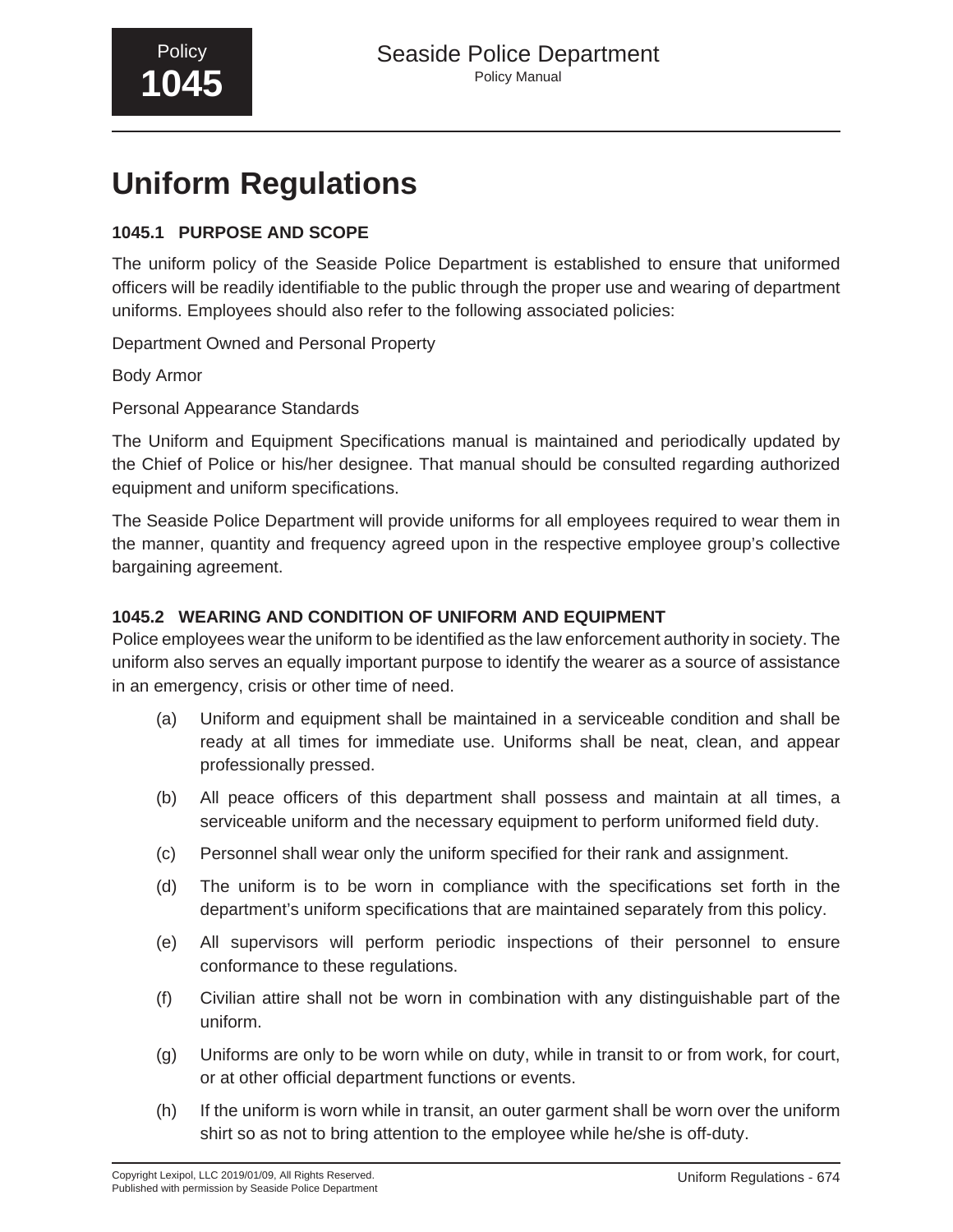- (i) Employees are not to purchase or drink alcoholic beverages while wearing any part of the department uniform, including the uniform pants.
- (j) Mirrored sunglasses will not be worn with any Department uniform.
- (k) Visible jewelry, other than those items listed below, shall not be worn with the uniform unless specifically authorized by the Chief of Police or the authorized designee.
	- 1. Wrist watch
	- 2. Wedding ring(s), class ring, or other ring of tasteful design. A maximum of one ring/set may be worn on each hand
	- 3. Medical alert bracelet

## 1045.2.1 DEPARTMENT ISSUED IDENTIFICATION

The Department issues each employee an official department identification card bearing the employee's name, identifying information and photo likeness. All employees shall be in possession of their department issued identification card at all times while on duty or when carrying a concealed weapon.

- (a) Whenever on duty or acting in an official capacity representing the department, employees shall display their department issued identification in a courteous manner to any person upon request and as soon as practical.
- (b) Officers working specialized assignments may be excused from the possession and display requirements when directed by a supervisor.

#### **1045.3 UNIFORM CLASSES**

#### 1045.3.1 CLASS A (DRESS) UNIFORM

The Class A uniform is to be worn on special occasions such as funerals, graduations, ceremonies, or as otherwise directed. The Class A uniform consists of:

- The uniform hat with shield (Command staff);
- Uniform jacket with nameplate (Command staff);
- Long sleeve shirt;
- Trousers;
- Belt;
- Tie;
- Shield;
- Polished shoes;
- Black socks; and
- Basic equipment.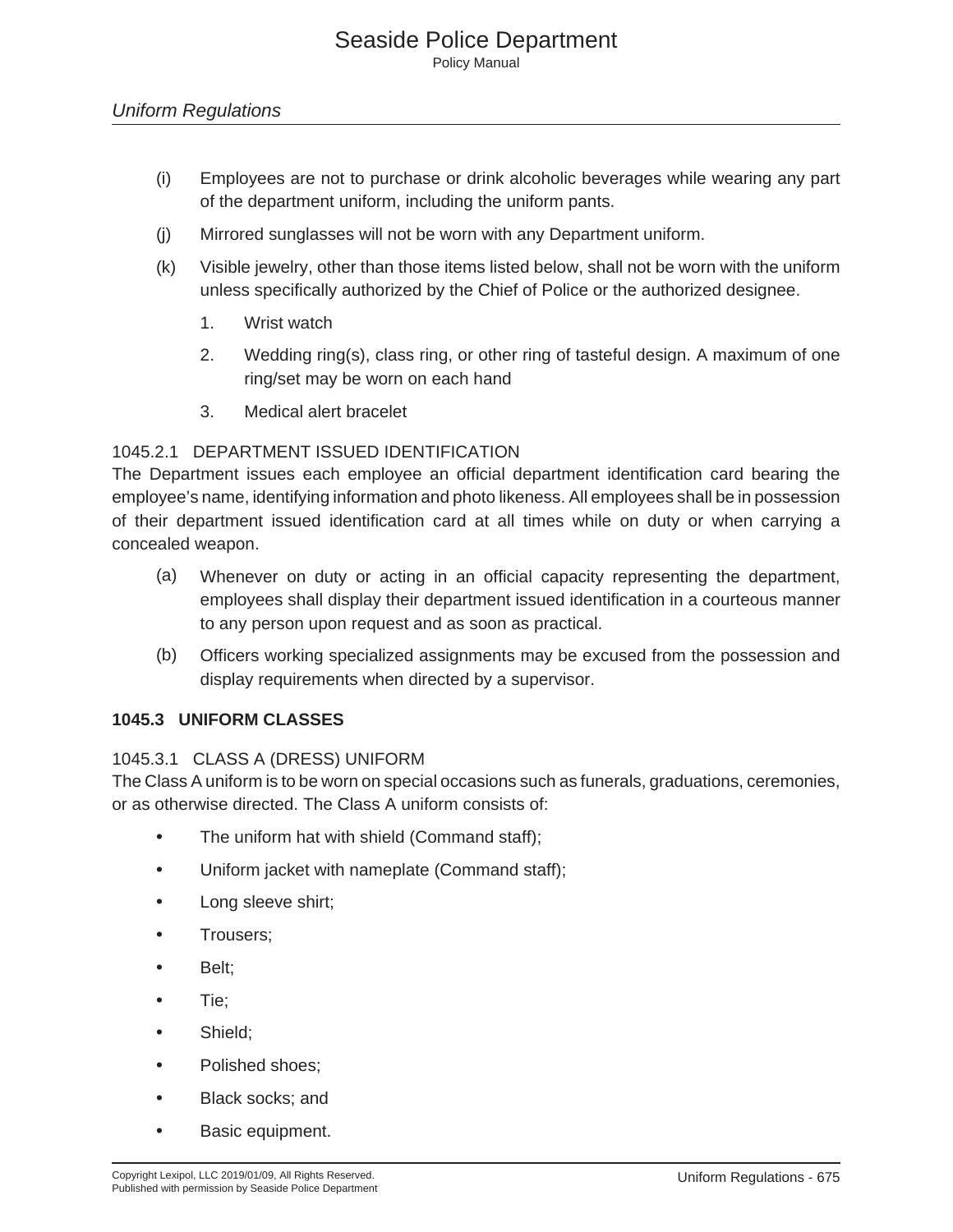## Seaside Police Department

Policy Manual

#### *Uniform Regulations*

The Class A uniform is required for all sworn personnel.

#### 1045.3.2 CLASS B (STANDARD) UNIFORM

All officers will possess and maintain a serviceable Class B uniform at all times.

The Class B uniform will consist of the long or short sleeve shirt.

- (a) Long sleeve uniform The Class B Long Sleeve uniform is the same as the Class A uniform without the uniform hat, uniform jacket, white gloves and white shirt. The wearing of a tie is optional, except with the Class A uniform. The black "dickie" or "semi-turtleneck" with the gold lettering "SSPD" on the left collar may be worn under the long sleeve shirt.
- (b) Short sleeve uniform The same as the long sleeve uniform without the option of a tie, dickie, or semi-turtleneck.
- (c) A clean white or black crewneck undershirt ("T-Shirt") shall be worn and visible at the neck if a tie, dickie, or semi-turtleneck is not worn.

Regardless of the designated uniform of the day, approved rain gear may be worn during inclement weather at the option of the employee.

#### 1045.3.3 CLASS C (UTILITY) UNIFORM

The Class C uniform will be optional wear for patrol personnel at all times. The Class C uniform is designed to afford the wearer increased movement, utility, durability, comfort, and cost effectiveness and is intended for the patrol assignment where the above uniform features enhance the wearer's ability to perform their job functions. The Class C uniform shall not be worn to court.

- (a) The Class C uniform shall be cleaned according to manufacturer recommendations and the pants shall be worn outside the shoes or boots. The pant leg shall extend to the heel of the shoe or boot. Nothing shall be carried in the pockets so as to produce an obvious bulge or protrusion, except a flashlight.
- (b) Additionally, the Class C uniform shirt shall be appropriately tailored so as to maintain a neat, professional fit and appearance.
- (c) A clean white or black crewneck undershirt ("T-Shirt") shall be worn and visible at the neck if a dickie or semi-turtleneck is not worn.

#### 1045.3.4 UNIFORM SPECIFICATIONS

Basic Uniform Descriptions:

(a) Uniform Hat (Command Staff) - The uniform hat is a navy blue Bayly, Inc. Modified Pershing, Mod# 9811, having a black plastic visor and, according to rank, either a gold colored #7033 embossed chin strap or a silver colored 1/2" metallic stretch-type chin strap, according to rank. The uniform hat for the Chief of Police shall have a clothcovered visor with gold oak leaves embroidered.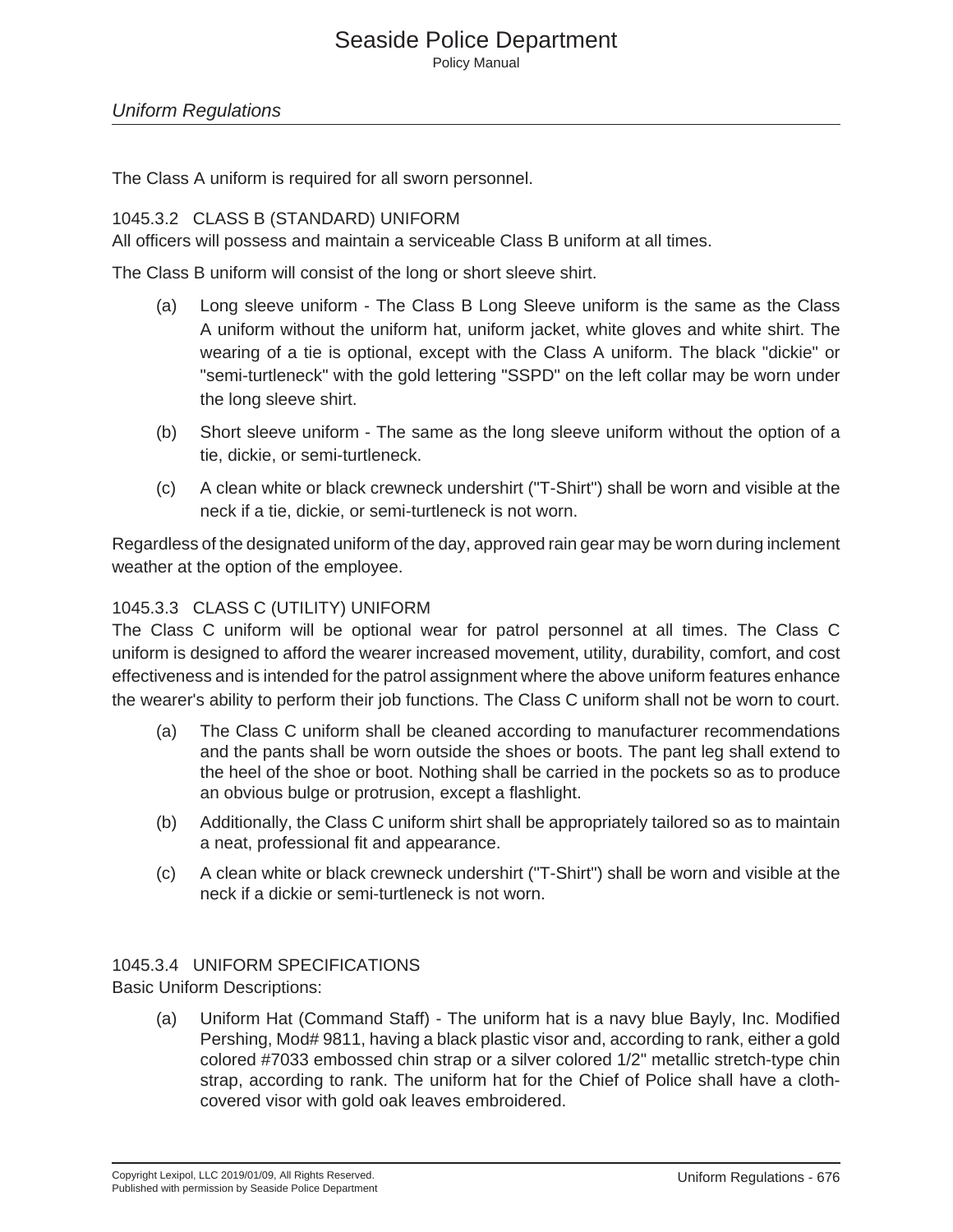- (b) Uniform Hat Shield (Command Staff) The hat shield is two-tone, according to rank, silver colored & gold colored with a seal of California centered on the shield. The lower panel contains the word "Police" in blue enamel. The cap ornament will be equipped with two horizontal posts for attaching to the hat. For ranks sergeant and above, the cap shield will contain a top panel appropriately worded. For Chief, the top of the visor shall be of black cloth embroidered in gold colored nylon with two arcs of oak leaves in groups of two.
- (c) Uniform Jacket (Command Staff) The uniform jacket is a Newport Harbor Mod# 220WL single breasted "Ike" style navy blue 100% wool serge with a brass zipper and, according to rank, silver or gold colored police "P" style buttons on the breast flaps, shoulder straps, and side adjustment straps. The jacket has a stitched-down rear belt, lapel collar, two breast patch-pockets with box pleats, and inside pockets. Each breast pocket flap has a center buttonhole. Fitting for female officers shall be achieved by appropriate cutting for women's sizes, and by bust and waist darts. A Departmental patch will be affixed on each sleeve, 1/2" below the shoulder seam.
	- 1. For Officer (currently not required), a black 1/2" mohair stripe will be affixed 3" from the bottom of each sleeve.
	- 2. For Sergeant (currently not required), a royal blue 1/2" mohair stripe will be affixed 3" from the bottom of each sleeve.
	- 3. For Commander, a gold 1/2" mohair stripe will be affixed 3" from the bottom of each sleeve.
	- 4. For Chief, a gold 3/4" mohair stripe is affixed 3" from the bottom of each sleeve. A second 1/2" stripe is affixed 1/4" above the first.
- (d) Nameplate –The nameplate is  $2\frac{1}{2}$ " x  $5/8$  "and is silver with the last name engraved in black letters. Command staff shall wear a gold nameplate with the last name engraved in black letters. In the event of two or more individuals with the same or similar last names, a first initial may be authorized by the Chief of Police. The nameplate shall be worn centered just above the horizontal seam of the right breast pocket of the uniform jacket.
- (e) Utility Cap (Optional) The utility cap is a Navy blue 100% wool baseball type with the word "Seaside" in 5/8" slightly arched gold letters stitched above the word "Police" in 7/8" gold letters stitched " centered above the cap bill. These caps shall be worn with a slightly rounded or flat bill. They are purchased through the Seaside Police Officers' Association.
- (f) Watch Cap (Optional) The approved watch cap is manufactured by "Polartec" and is designated as "Classic Micro Cap" style. The cap shall be black. SSPD will be embroidered in 1/2" block lettering centered on the seam, set 1/2 inch from the bottom edge of the cap. The thread color shall be # 1741 Dark Grey. The cap will be worn with the SSPD emblem centered on the front of the head.
- (g) Utility (Night) Jacket
	- 1. The jacket body and facing is black 100% nylon, with a plain collar, SKINNER IRONCLAD 8612 twill with zipper closing. A badge holder will be centered on the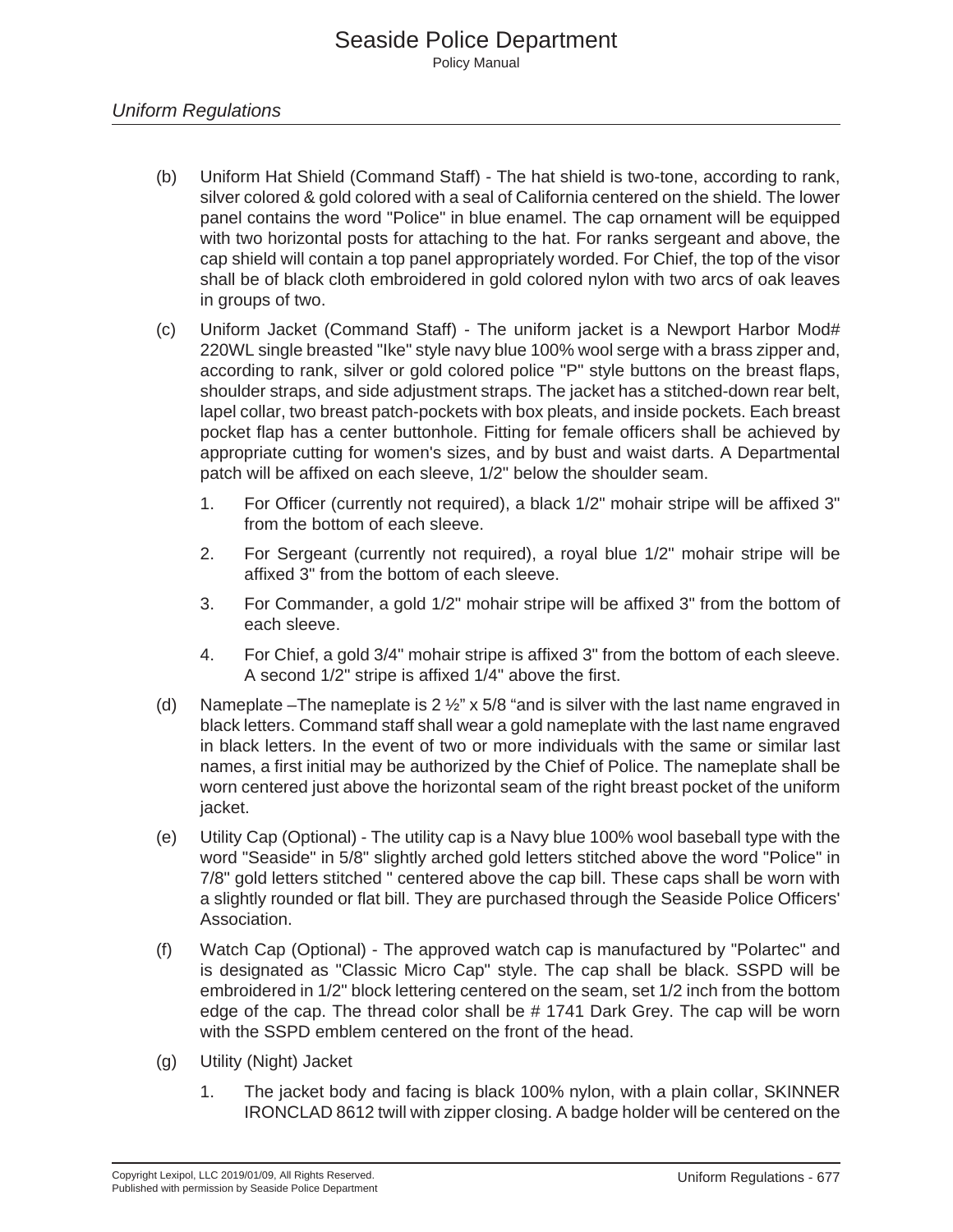left side above the pocket, a Departmental patch will be affixed on each sleeve 1/2" below the shoulder seam.

- 2. The jacket body and facing is black Antron, with a plain collar, HORACE SMALL "TUFFY" 36-210, with zipper closing. A badge holder will be centered on the left side above the pocket, a Departmental patch will be affixed on each sleeve 1/2" below the shoulder seam.
- 3. A Department issued cloth badge, with appropriate wording and color for rank, will be centered and sewn to the jacket above the left breast pocket.
- 4. The name may either be embroidered on a black cloth backing 1" wide, with 3/4" gold lettering, or a nameplate may be worn. The embroidered name shall not extend beyond the width of the jacket pocket and contains last name only.
- (h) Utility (Lightweight) Jacket
	- 1. The jacket body and facing is Cordura nylon with a plain collar, FECHHEIMER brand ultra Model A 3M Thinsulate. This jacket is optional.
	- 2. A Department issued cloth badge, with appropriate wording and color for rank, will be centered and sewn to the jacket above the left breast pocket.
	- 3. The name may either be embroidered on a black cloth backing 1" wide, with 3/4" gold lettering, or a nameplate may be worn. The embroidered name shall not extend beyond the width of the jacket pocket and contains last name only.
- (i) Trousers (Class A/Class B) The trousers are navy blue 100% wool serge "HORACE SMALL" # 8818 or 100% Dacron/Polyester "HORACE SMALL" #1349 with matching buttons. They are slack-type, without pleats, properly fitted for the individual wearer. The waistband has belt loops to accommodate a 2" wide belt. There are two front pockets, two hip pockets, one flashlight pocket, and one baton pocket. Trouser legs shall not be "pegged" or flared.
- (j) Trouser Belt The trouser belt is black leather basketweave design with colored buckle as specified by rank. The belt is 1-3/4" wide with the buckle being approximately 2-1/2" high by 2" wide. Velcro fastening is acceptable.
- (k) Long Sleeve Shirt
	- 1. The shirt is navy blue wool serge "FLYING CROSS" #9586 material or Polyester/ Rayon "FLYING CROSS" #6686.
	- 2. The shirt has a button front, a plain turn-down collar, two front pockets with scalloped, button down flaps secured at the corners by Velcro fasteners, twobutton cuffs, and a military press. Each shirt shall have a badge holder above the left breast pocket. The Departmental patch shall be affixed on each sleeve 1/2" below each shoulder seam.
	- 3. Name Tag The name shall either be embroidered or a nameplate shall be worn on all uniform shirts. The embroidering of the last name only is affixed directly to the shirt. The name contains 1/2" gold lettering, centered, and 1/4" above the right shirt pocket. The nameplate is  $2\frac{1}{2}$  x 5/8" and is silver with the name engraved in black letters. Command staff shall wear gold nameplates with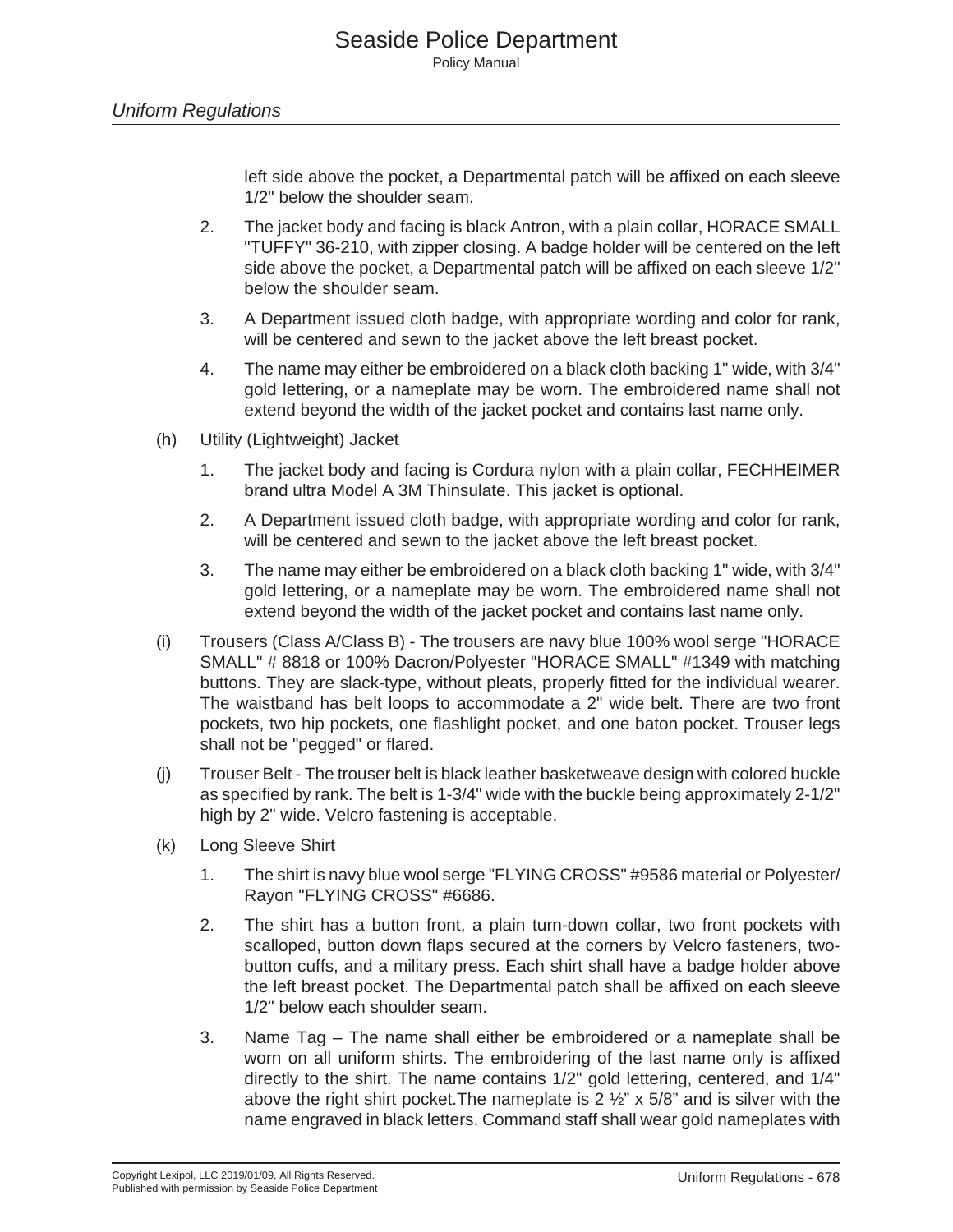the name engraved in black letters. In the event of two or more individuals with the same or similar last names, a first initial may be authorized by the Chief of Police.The nameplate shall be worn centered just above the horizontal seam of the right breast pocket of the uniform shirt.

- (l) Short Sleeve Shirt
	- 1. The short sleeve shirt is navy blue wool or Dacron polyester/viscose rayon. It has a sport type collar, a button front, two breast pockets with flaps, and a military press.
	- 2. Name Tag The name shall either be embroidered or a nameplate shall be worn on all uniform shirts. The embroidering of the last name only is affixed directly to the shirt. The name contains 1/2" gold lettering, centered, and 1/4" above the right shirt pocket. The nameplate is  $2\frac{1}{2}$  x 5/8" and is silver with the name engraved in black letters. Command staff shall wear gold nameplates with the name engraved in black letters. In the event of two or more individuals with the same or similar last names, a first initial may be authorized by the Chief of Police.The nameplate shall be worn centered just above the horizontal seam of the right breast pocket of the uniform shirt.
- (m) Utility Trousers (Class C) The Class C Utility trousers are midnight blue polyester/ wool blend 5.11 Tactical Series B-Class #74326 for men and #64306 for women.
- (n) Ballistic Vest Uniformed officers shall be issued a Point Blank, or similar, Level IIIA ballistic vest. Ballistic vests shall be worn as outlined in Policy Section 1024.
- (o) Utility Shirt (Class C)
	- 1. The Class C Utility long sleeve shirt is a midnight blue polyester/wool blend 5.11 Tactical Series A-Class #72345 for men and # 62065 for women.
	- 2. The Class C Utility short sleeve shirt is a midnight blue polyester/wool blend 5.11 Tactical Series A-Class #71177 for men and # 61159 for women
- (p) Undershirt The undershirt is plain white or black with a round neck. It may not extend below the uniform shirt sleeves and must be visible at the neck of the uniform shirt when the collar is unbuttoned. No visible designs or silkscreening may be visible.
- (q) Tie The tie is black, four-in-hand, snap-away or break-away style, not more than 3" at its widest. The tie must be worn when giving a formal presentation or when so directed by a superior officer. It is optional wear with the long sleeve shirt all other times.
- (r) Tie Tack The tie shall be worn with a police miniature shield available by purchase through the Seaside Police Officers' Association. No other tie bar or tie tack may be worn.
- (s) Shield
	- 1. The shield is silver colored with gold colored banners, blue enamel lettering, and a full color seal of California centered on the shield. Shields for ranks Commander through Chief shall be a reverse color design as above. Lettering in the upper most panel will be as prescribed for the rank or position held. The next panel will read SEASIDE POLICE, the lower most panel will contain the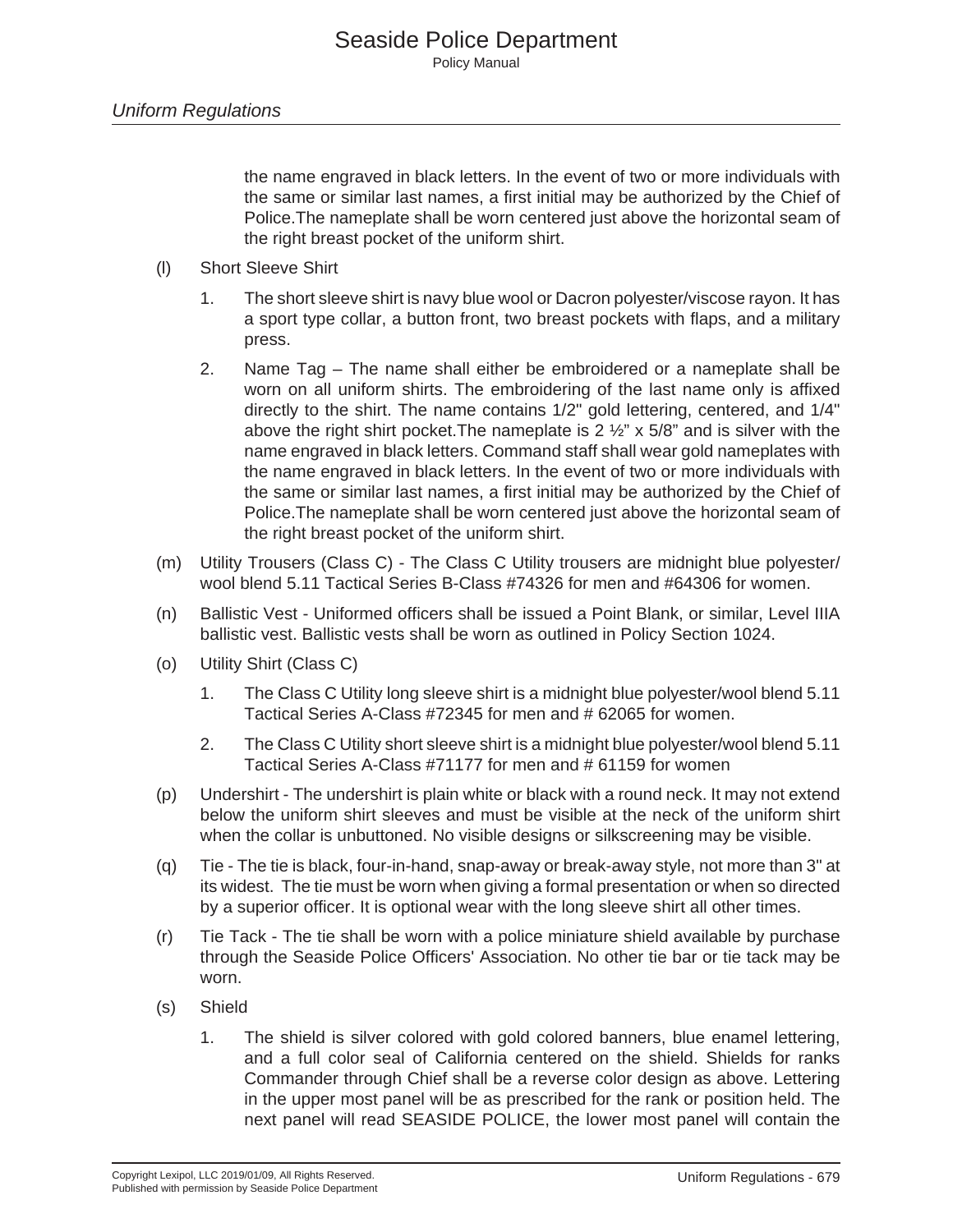employee's DR number. For ranks Commander through Chief, in place of the DR number, the lower panel will contain a single star for the rank of Commander and four stars for Chief.

- 2. The shield is considered property of the Department. It is imperative that the security of the badges be maintained to sworn personnel who are active.
- 3. Listed are the only two conditions that a gift of an official badge should be considered:
	- (a) Upon the official (tenured/vested) retirement of a Department employee, the employee's badge may be presented to the employee.
	- (b) Under special circumstances, such as the death of an employee or other special conditions, the Chief of Police has the discretion to make a presentation of the Department badge to the employee or the family of a deceased employee.
- 4. Upon separation of employment, after 2 or more years, other than retirement, by an employee in good standing, said employee may request to purchase his/her badge. The cost of replacing the badge will be the employee's cost and subject to the approval of the Chief.
- (t) Gloves, White (ceremonial) Plain white cotton or nylon wrist-length gloves may be worn at ceremonial occasions and at such other times as directed.
- (u) Gloves, Leather Black leather gloves of a plain design, wrist-length, without buttons or fancy stitching may be worn with a long sleeved shirt or jacket. Weighted gloves and driving gloves with vents, holes, or cut-off fingers are not authorized.
- (v) Footwear Shoes or boots shall be black with plain toe; however, military jump-style boots are acceptable. Footwear with pointed toes, ornamental stitching, straps, or buckles is prohibited.
- (w) Socks Socks shall be black or navy blue. White socks may be worn if they are not visible above the top of the shoe or boot while the employee is in a sitting or standing position.
- (x) Rain Apparel
	- (a) Coat: (department issue) shall be high-visibility yellow, or black and orange reversible. Employees may also wear black good quality plastic or rubber raincoat, in either full or half-length styles.
	- (b) Trousers: Quality and color should match those of the raincoat.
- (y) Dickie Black, 100% acrylic hand washable with "SSPD" embroidered in 1/2" gold letters on the collar's left side.
- (z) Semi-Turtleneck (optional) Black, long sleeve 100% cotton with "SSPD" embroidered in 1/2" gold letters on the collar's left side.
- (aa) Polo Shirts fitting the following specifications are approved for department wear underneath the approved Load Bearing Vest.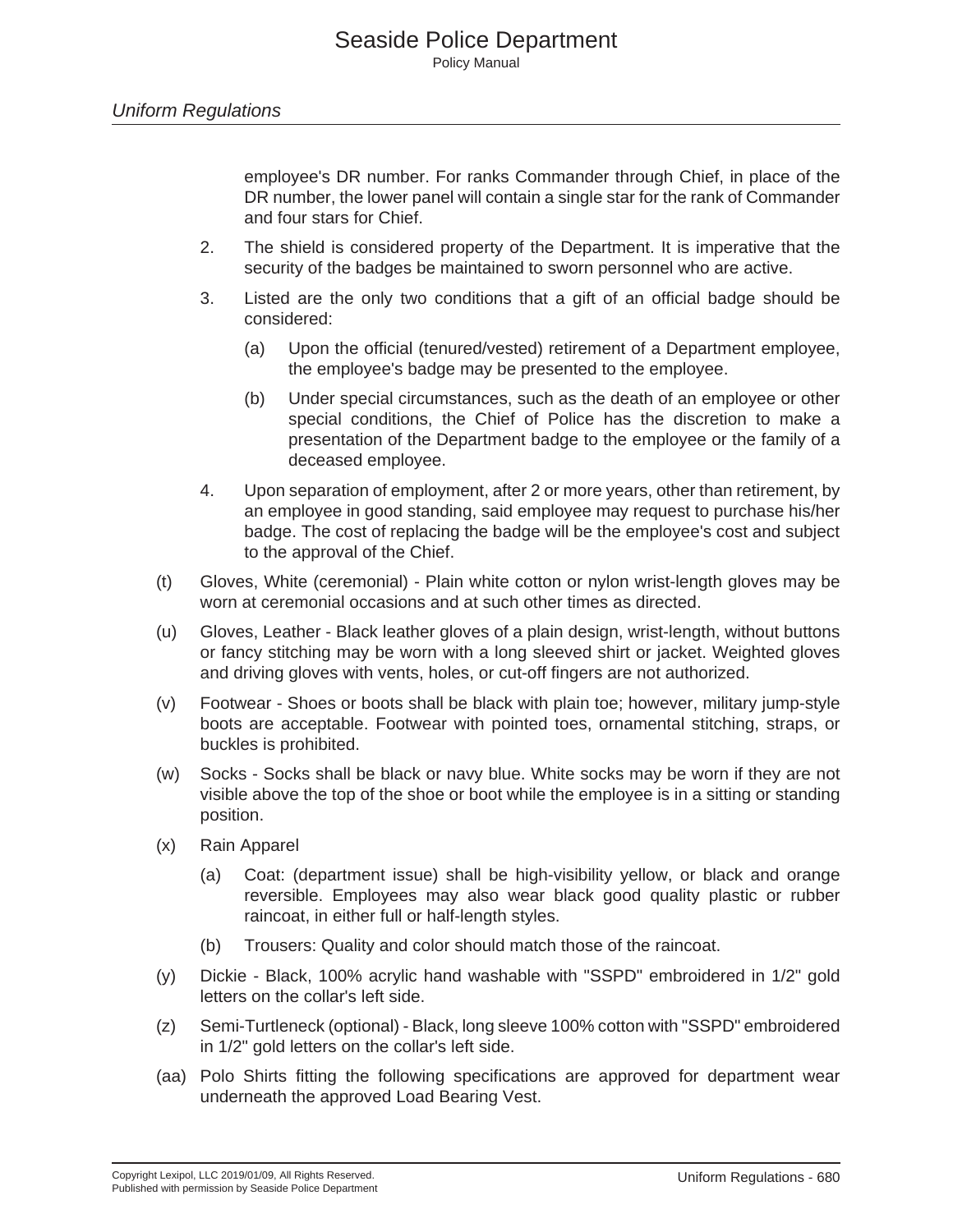## *Uniform Regulations*

1. Short Sleeve Polo Shirts must be of polyester material, blue in color to closely match the class "C" regulation uniform pants, with a collar and banded sleeves. The officer's last name will be embroidered in ½ inch gold lettering, centered over the top of where the right front pocket would be. Seaside Police Department patches must be sewn on each shoulder, and a cloth badge must be sewn on the front left of the shirt, where a badge would be worn. 2. Long Sleeve Polo Shirts must be of polyester material, blue in color to closely match the Class "C" regulation uniform pants, with a collar and cuffed sleeves. The officer's last name will be embroidered in  $\frac{1}{2}$  inch gold lettering, centered over the top of where the right front pocket would be. Seaside Police Department patches must be sewn on each shoulder, and a cloth badge must be sewn on the front left of the shirt, where a badge would be worn.

## 1045.3.5 DUTY BELT SPECIFICS

- (a) Gun Belt The issued gun belt is 2-1/2" wide, black basketweave leather or, optionally, a personal purchase Bianchi "AccuMold Elite" or Uncle Mike's "Mirage" (or approved similar brand/model) basketweave synthetic lightweight Sam Browne belt. The belt buckle is chrome for all members with the exception of commanders and chief of police whose belt buckles are gold brass. Optionally, employees may wear a buckle-less duty belt, provided that all auxiliary equipment (cuff case, magazine case, etc) on the belt have hidden snaps.
- (b) The " Aggressor" style tactical load bearing vest carrier, manufactured by "Shellback Tactical", is authorized for all uniformed personnel assigned to the patrol division. The vest shall be black in color. The approved metal or embroidered Seaside Police Department badge shall be affixed to the left breast area. An embroidered name tag shall be affixed to the right breast area. The name tag shall be five inches long by one inch wide. The lettering on the name tag shall be inch block lettering. The thread color shall be grey. A one inch by two inch subdued grey on black United States Flag is optional and may be worn centered under the badge. "Police" in bold letters on the back of the carrier is optional for personnel assigned to specialty units. Officers may only wear one specialty pin (of the officer's choice) at a time
- (c) Magazine Case (Double) The issued magazine case is black basketweave design leather with two compartments or, optionally, a personal purchase Bianchi "AccuMold Elite" or Uncle Mike's "Mirage" (or approved similar brand/model) basketweave synthetic lightweight double magazine pouch. Snaps are either chrome or gold brass colored, according to rank, or have hidden snaps, as provided for in section (a). The magazine case shall be worn on the duty belt or on the load bearing vest carrier.
- (d) Handcuff Case The issued handcuff case is black basketweave leather with chrome or gold brass colored snaps, according to rank, or, optionally, a personal purchase Bianchi "AccuMold Elite" or Uncle Mike's "Mirage" (or approved similar brand/model) basketweave synthetic lightweight handcuff case. Optionally the handcuff case may have a hidden snap as provided for in section (a). No more than two handcuff cases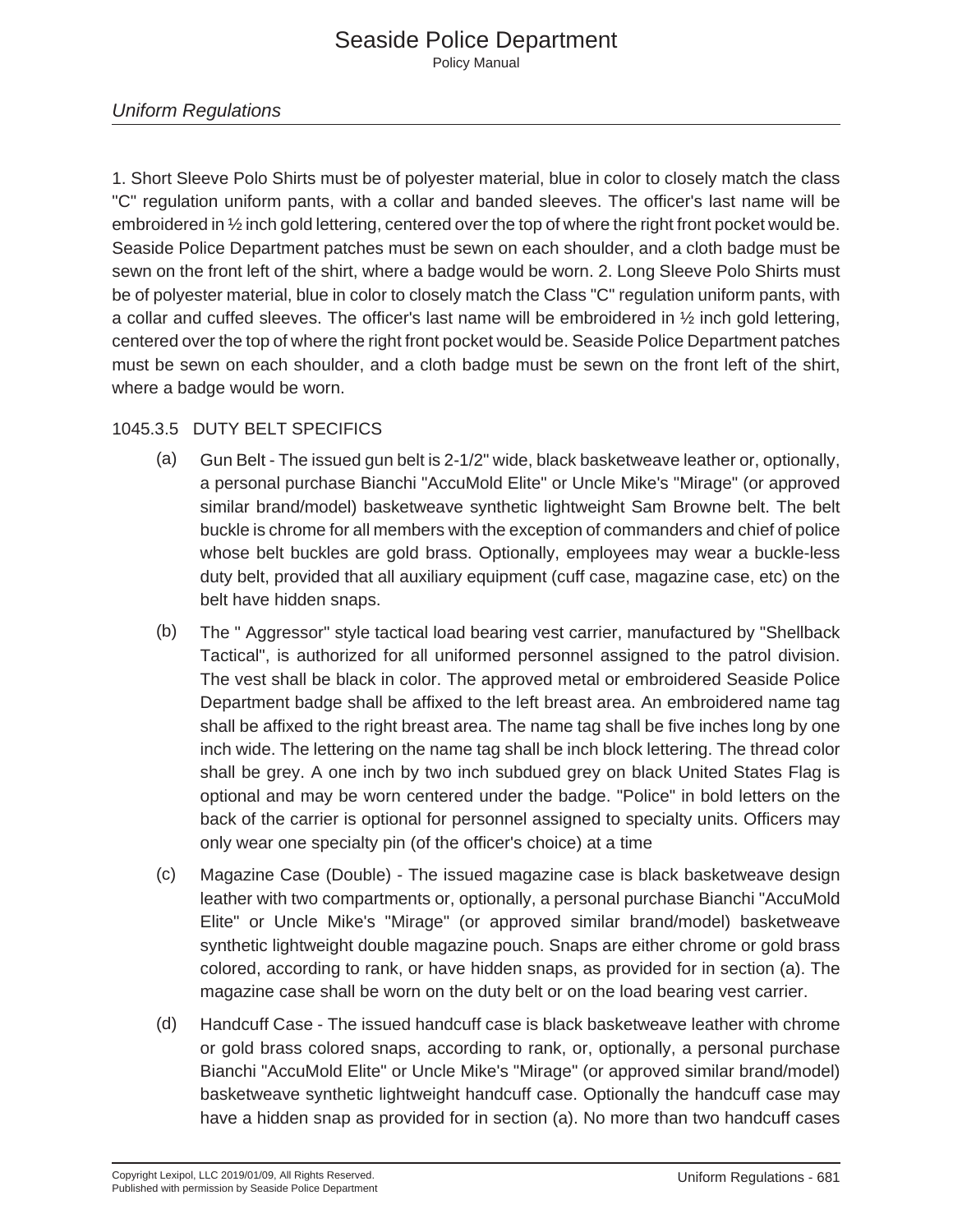may be worn. The handcuff case shall be worn on the duty belt or on the load bearing vest carrier.

- (e) Baton, Baton Strap and Ring The issue strap is black basketweave leather, 3/4" wide, with either chrome or gold brass colored snaps (two), according to rank, and a ring attached to the end, or, optionally, a personal purchase Bianchi "AccuMold Elite" or Uncle Mike's "Mirage" (or approved similar brand/model) basketweave synthetic lightweight strap. Optionally the strap may have a hidden snap as provided for in section (a). The baton strap and ring must be worn whenever the gunbelt is worn, even when the baton is not inserted.
- (f) Key Strap and Ring The issue strap is black basketweave leather that matches the gunbelt, or, optionally, a personal purchase Bianchi "AccuMold Elite" or Uncle Mike's "Mirage" (or approved similar brand/model) basketweave synthetic lightweight strap. Optionally the strap may have a hidden snap as provided for in section (a).
- (g) Flashlight Holder (optional) Privately Owned Item: The holder is black basketweave leather or a combination, black basketweave leather with a black plastic or chrome ring or, optionally, a personal purchase Bianchi "AccuMold Elite" or Uncle Mike's "Mirage" (or approved similar brand/model) basketweave synthetic lightweight flashlight holder.
- (h) Folding Knife and Holster (optional) Privately Owned Item: Members may carry a folding knife, the blade of which shall not be more than 4" in length. The knife must be carried in a black basketweave flap-covered holster with chrome or gold brass colored snaps, according to rank or, optionally, a personal purchase Bianchi "AccuMold Elite" or Uncle Mike's "Mirage" (or approved similar brand/model) basketweave synthetic lightweight knife case, or the knife case may have a hidden snap as provided for in section. Optionally the knife, if equipped with a belt clip, may be worn in the gunside front pocket or in the front waistband, behind the gun belt, provided the knife is essentially concealed from view. The knife shall not be a switchblade or gravity as defined by Penal Code § 653k.
- (i) Keeper Straps The issued straps are black basketweave leather design, with chrome or gold brass colored snaps, according to rank or, optionally, a personal purchase Bianchi "AccuMold Elite" or Uncle Mike's "Mirage" (or approved similar brand/model) basketweave synthetic lightweight keeper straps. Two snaps per strap are required. Members may also wear basketweave keeper straps of Velcro or hidden snap design.
- (j) Holsters: The Department issues a Safariland 070 Holster SSIII Mid-Ride Level III in a basketweave leather design. The Safariland Model #6360 with Light ALS Level II holster is an optional item. This holster allows a patrol officer to maintain the M3 lighting system on his/her assigned weapon. Additionally, the Blackhawk Serpa Level 3 holster is approved for use as an optional personal purchase item. Any personal purchase optional item must be in black basketweave design.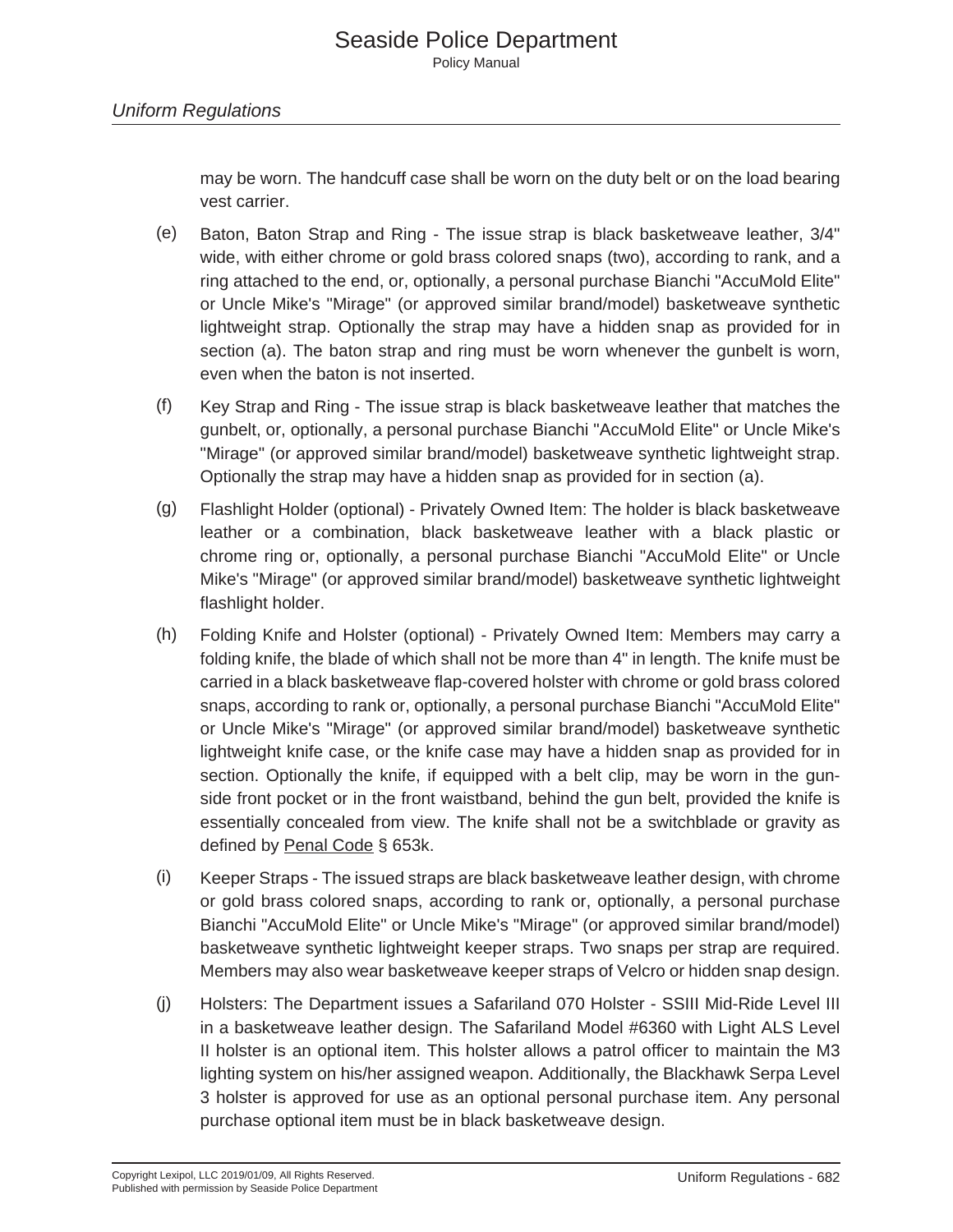## 1045.3.6 FOUL WEATHER GEAR

The foul weather gear issued and authorized by the Seaside Police Department shall be high visibility yellow, or black and orange reversible. The quality and color of the trousers should match those of the raincoat.

## **1045.4 SPECIALIZED UNIT UNIFORMS**

The Chief of Police may authorize special uniforms to be worn by officers in specialized units such as Canine Team, SWAT, Bicycle Patrol, Motor Officers and other specialized assignments.

The following uniforms are authorized to be worn by officers assigned to specialized units;

## 1045.4.1 CANINE TEAM

Uniforms worn by canine handlers will consist of six-pocket black colored tactical pants and top, typically referred to as a utility uniform. The uniform shirt will have Seaside Police patches (patch may have a dog head in the center in lieu of the standard patch emblem) on both sleeves, in the standard location, a fabric badge over the left pocket, and the officer's name sewn in gold lettering over the right pocket (as with a standard uniform). In addition, "K-9" will be sewn in gold on the flap of the right shirt pocket under the officer's name. Officers may elect to wear either standard leather duty gear or approved black nylon gear. Canine officers will wear appropriate lace-up boots and may blouse the pant legs if desired. Officers should be aware that black utility uniforms tend to fade after several machine washings; therefore, it is recommended that the uniform be drycleaned. At no time will an officer wear a faded uniform. The Canine Officer may also opt to wear the Class C uniform.

## 1045.4.2 MOTORCYCLE OFFICER

- (a) Helmet: The helmet is a Seer, Model S-1605 or Scorpion EXO 900 Transformer, Kevlar and fiberglass shell, open faced, white with a black high trim border, black visor and a chrome colored band. A silver colored appliqué consisting of an eagle and shield, and containing the work "POLICE," that shall be centered on the front portion of the helmet, 1" above the visor band. A removable liner is provided with the helmet, and should be washed regularly with a mild soap solution. The helmet shall be worn at all times when the officer is operating the motorcycle.
- (b) Leather Jacket: A leather jacket is authorized for wear by motorcycle officers. The jacket is an optional item and will be purchased by the officer. The jacket shall be a black, CHP style waist length jacket with a zippered front, an overlapping fastener shall be attached over the left breast area of the jacket. The uniform badge shall be worn on this garment at all times that the jacket is worn. The zipper and snaps shall be chrome colored. Distinctive patches or insignia shall not be worn on the motorcycle jacket.
- (c) Utility Jacket: The field utility (night) jacket may be worn.
- (d) Class A Uniform Shirt: The long sleeve or short sleeve uniform shirt shall be worn by motorcycle officers. A distinctive "wheel, arrow, and wings" patch centered 1" below the police patch on both sleeves will be worn.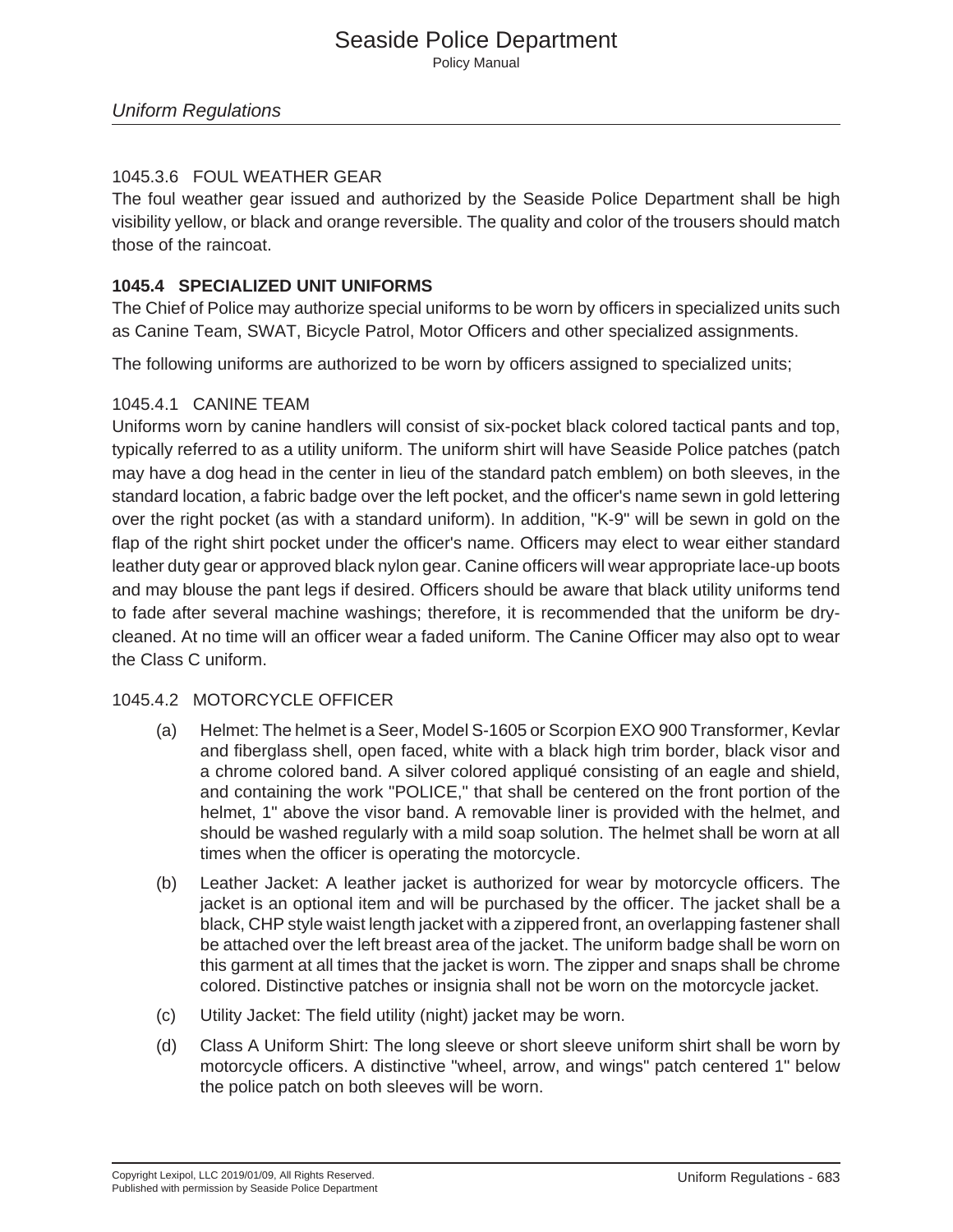- (e) Class B Uniform Shirt: The Class B uniform shirt is a navy blue short sleeve or long sleeve polo shirt the specifications of which are outlined in Policy 1046.3.5 aa. A distinctive "wheel, arrow, and wings" patch centered 1" below the police patch on both sleeves will be worn.
- (f) Class A Breeches: LAPD style motorcycle breeches, blue wool serge with a reinforced seat, and trouser legs tailored so that they tuck into boots. A blue colored 1/2" wide nylon piping will be sewn on the breeches starting from the bottom of the front pockets to the hemline.
- (g) Class B Breeches: Navy blue Tour Master LE FLEX pants with no piping. Pants cuffs are to be worn over the Class B motorcycle boots.
- (h) Gloves: Black leather gloves are authorized for wear. Gloves shall conform to Department specifications, except that medium length motorcycle gloves or gloves with an inner shell or lining may be worn for warmth. Medium length gloves shall only be worn with the long sleeve uniform shirt or authorized jacket, and will be worn under the sleeve.
- (i) Class A Boots: Black in color, Dhaner stock or similar style boots. Styling and stitching shall be conservative and boots shall have a plain toe.
- (j) Class B Boots: TCX brand boots made of Gore Tex, black in color with an oil resistant sole with covered ankle support.
- (k) Protective Eyewear: Protective eyewear shall be worn at all times when the officer is operating the motorcycle. The Department recommends Gargoyle Premier Series, one pair with clear lens, and one pair with lunar gray lens. Other safety glasses may be worn with written authorization of the Chief of Police.

#### 1045.4.3 RESERVE OFFICER UNIFORM

The reserve officer's uniform will be the same as for the regular officer. All uniform policies, regulations and specifications apply equally to reserve officers.

#### 1045.4.4 SCHOOL RESOURCE OFFICER

The School Resource Officer may wear a short sleeve "polo" style shirt, black in color. The shirt shall have the Department cloth badge sewn to the left front, over the pocket and the last name of the officer in 1/2" gold lettering shall be embroidered, centered, and sewn equivalent to where the top of a right side pocket would be. If there are no pockets on the shirt, then the badge and name shall be sewn on the shirt equivalent to where a pocket would be. The word "POLICE" in three-inch gold block letters shall be silk-screened on the center of the back of the shirt along the shoulder blade line. Trousers shall be "BDU" style, tan in color.

The School Resource Officer shall carry all basic duty gear while in uniform to maximize less lethal options in the event use of force is required.The polo shirt will be tucked in to maintain a professional appearance. The School Resource Officer also has the option to wear a department approved police jacket to conceal his/her duty gear.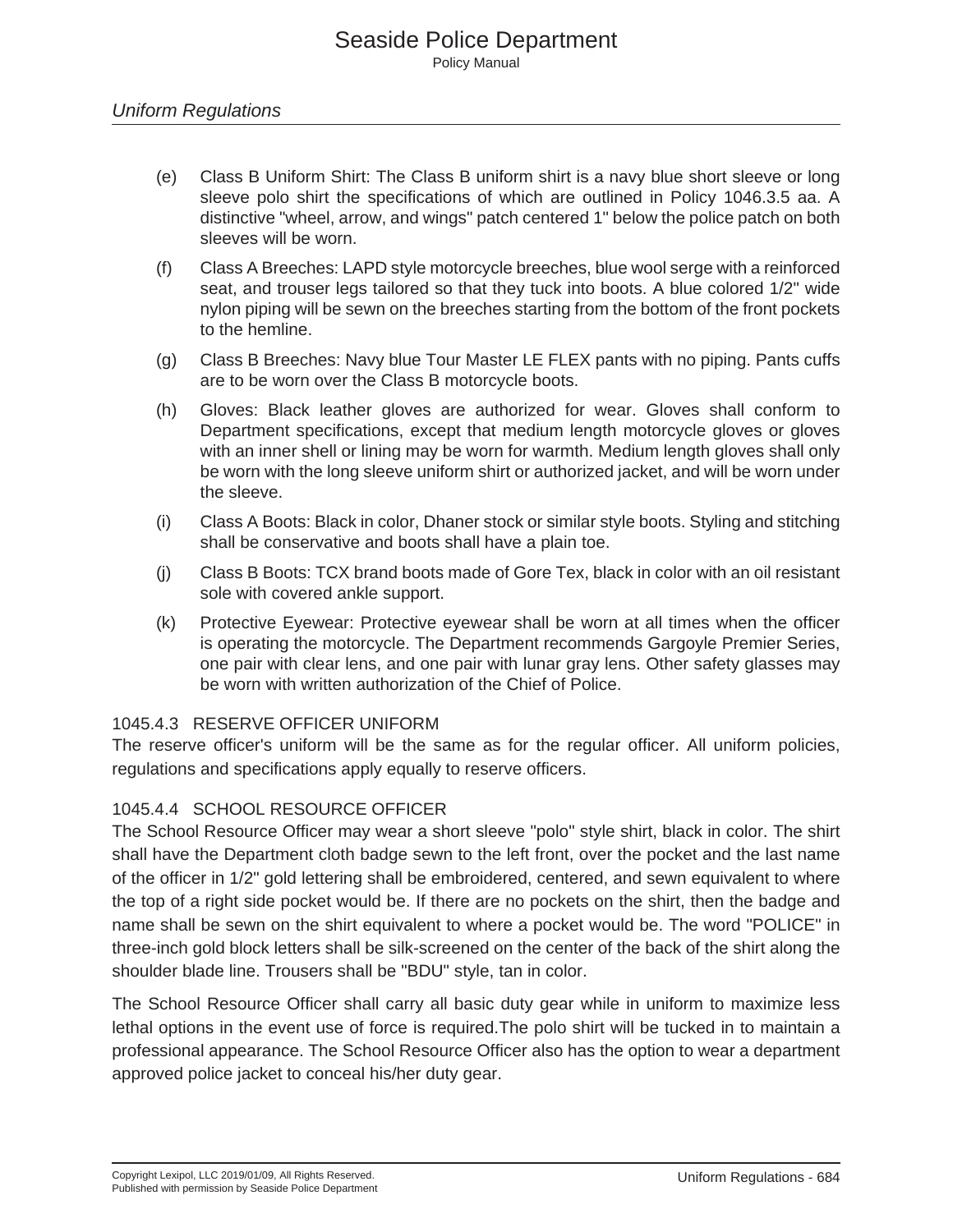#### 1045.4.5 SUPPORT STAFF

Uniforms are required to be worn by the following support staff personnel:

- Animal Control Officer
- Code Enforcement Officer
- Community Services Assistant
- Detention Officer
- Police Services Assistant
- Records Technician
- Vehicle Abatement Officer
- Volunteer

All uniform policies, regulations and specifications apply equally to uniformed support staff personnel.

- (a) Basic Uniform The basic uniform for uniformed support staff personnel consists of:
	- 1. Trousers The trousers are navy blue polyester or wool blend "Flying Cross" or similar. They shall have two front pockets, two rear pockets, and a waistband with belt loops to accommodate a 1 3/4" wide belt. The trouser legs may not have cuffs and may not be flared or "pegged."
	- 2. Uniform Shirt The shirt is a light blue, tropical polyester/cotton, "Flying Cross" #6625 or similar, with military creases. There are two button-down, pleated breast pockets with scalloped flaps. The shirt shall have a badge tab attached to the left breast area above the pocket. The shirt is available in male and female sizing.
		- (a) Service stripes of the same type, and worn in the same manner as sworn personnel is optional on the long sleeve shirt.
		- (b) A clean white crewneck undershirt ("T-Shirt") shall be worn and visible at the neck if a dickie or semi-turtleneck is not worn.
	- 3. Name Tag The name tag shall either be embroidered or a nameplate shall be worn on all uniform shirts. The embroidering of the last name only is affixed directly to the shirt. The name contains 1/2" navy blue lettering, centered, and 1/4" above the right shirt pocket. The nameplate is 2  $\frac{1}{2}$ " x 5/8" and is silver with the name engraved in black letters. In the event of two or more individuals with the same or similar last names, a first initial may be authorized by the Chief of Police.The nameplate shall be worn centered just above the horizontal seam of the right breast pocket of the uniform shirt. Service stripes of the same type, and worn in the same manner as sworn personnel is optional on the long sleeve shirt.
	- 4. Belt The belt is black basketweave design, 1 3/4" wide, with a silver colored buckle.
	- 5. Shoulder Patch The specifications shall be the same as for sworn personnel.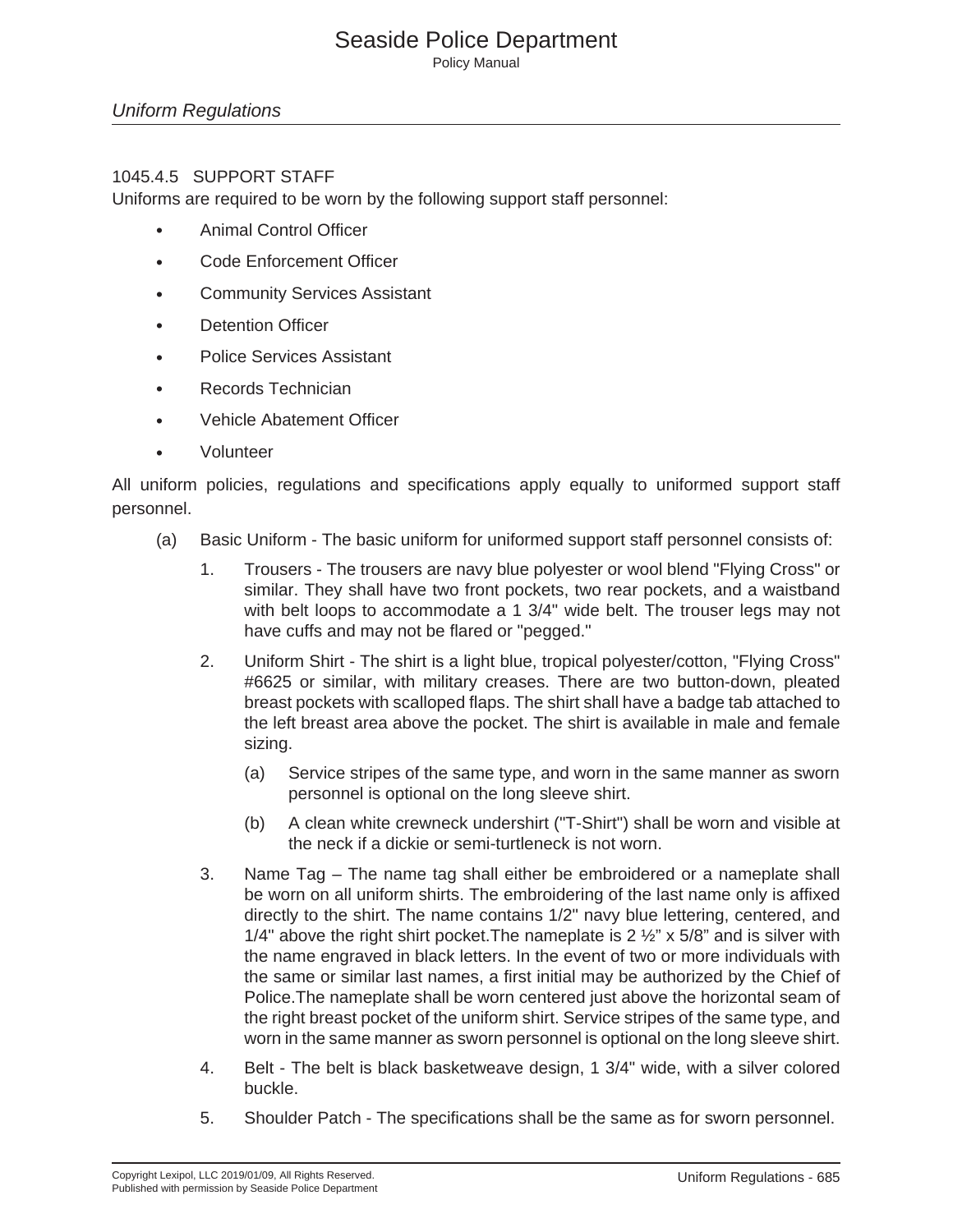- 6. Shield Shields shall be the same style and design as issued to sworn personnel. The top banner shall be according to duty assignment.
- 7. Socks Socks shall be the same specifications as sworn personnel, except that female employees have the option of wearing sheer, neutral-colored hosiery when wearing the skirt.
- 8. Footwear Shoes or boots shall be black with plain toes. Skid resistant soles are recommended. Raised heels are not permitted.
- 9. Utility Jacket (optional)- The utility jacket is a navy blue nylon waterproof, "Quartermaster Law-Pro" with gray polyester fleece lining. The Seaside Police Department shoulder patch shall be appropriately affixed. The duty assignment shall be direct embroidered in light gray 1/2" lettering on the right side where a breast pocket would normally be and the last name will be direct embroidered in like style 1/4" below the duty assignment.
- 10. Sweater (optional) Uniformed support staff personnel are authorized to wear a properly fitted, navy blue, button front, wool-knit, v-neck sweater. No decorations or insignia will be worn on the sweater.
- 11. Tie (optional) The specifications shall be the same as for sworn personnel.
- 12. Dickie (optional) The specifications shall be the same as for sworn personnel.
- 13. Semi-turtleneck (optional) The specifications shall be the same as for sworn personnel.
- (b) Animal Control/Vehicle Abatement Officer Optional trouser The Animal Control and Vehicle Abatement Officer may optionally wear six-pocket BDU-style trousers in navy blue. Because BDU-style uniforms tend to fade after several machine washings, it is recommended that the uniform be dry-cleaned and appropriately pressed to maintain a professional appearance. At no time will an officer wear a faded uniform. The pant leg shall be worn outside the shoes or boots and shall extend to the heel of the shoe or boot. Nothing shall be carried in the pockets so as to produce an obvious bulge or protrusion.
- (c) Detention Officer Ballistic Vest In addition to the above uniform, the Detention Officer shall wear a properly fitted C-Series Correctional Spike 3, or similar, puncture resistant vest.
- (d) Volunteer The Volunteer uniform shirt will typically be a white "Flying Cross" with military creases, available in male and female sizing. There are two button-down, pleated breast pockets with scalloped flaps. The shirt shall have a badge tab attached to the left breast area above the pocket. The Volunteer may, however, dress in civilian clothing as outlined elsewhere in this policy, at the discretion of command staff.

## **1045.5 INSIGNIA AND PATCHES**

(a) Canine Officer - While assigned as a canine officer, a canine shoulder patch may be worn in place of the Department patch on the left shoulder. The design will be approved by the Chief of Police.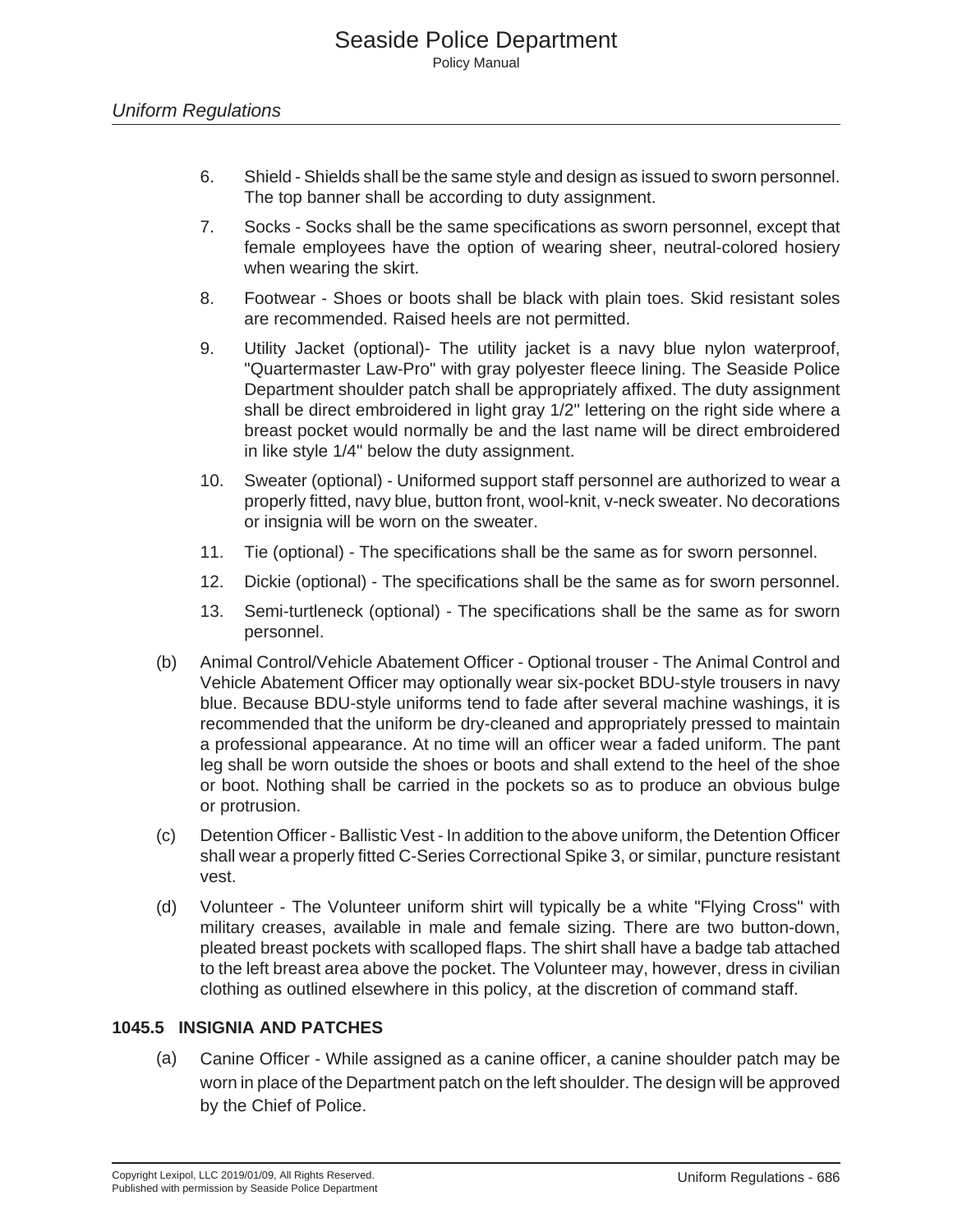- (b) Motorcycle Officer Insignia A distinctive "wheel, arrow, and wings" patch centered 1/2" below the Department patch on both sleeves.
- (c) Corporal Chevrons Two stripe chevrons, they shall be blue with gold piping on a black background worn on all jackets and shirts, with the exception of the rain jacket. They will be affixed 1/4" below each Department patch on short sleeve shirts and 1/2" below each Department patch on long sleeve shirts and jackets.
- (d) Sergeant of Police Three stripe chevrons with one bottom rocker, they shall be blue with gold piping on a black background worn on all jackets and shirts, with the exception of the rain jacket. They will be affixed 1/4" below each Department patch on short sleeve shirts and 1/2" below each Department patch on long sleeve shirts and jackets.
- (e) Police Commander
	- 1. Uniform/Utility Jacket: One gold oak leaf, 1" in diameter, worn on each shoulder strap 3/4" from and parallel to the shoulder seam, the stem facing forward.
	- 2. Uniform Shirt: One 5/8" gold-colored oak leaf is worn on each collar, centered midway between the top and bottom of the collar and parallel to the front edge of the collar, stem toward the collar point.
- (f) Chief of Police
	- 1. Uniform/Utility (night) Jacket Stars: Four 1" gold-colored five-point stars worn on each shoulder strap 3/4" from and parallel to the shoulder seam.
	- 2. Uniform Shirt Stars: Four 5/8" gold-colored five-point metal stars are worn centered on each collar 1" from the edge, with a single point up on each.

## 1045.5.1 SERVICE STRIPES AND AWARDS

When in uniform, employees shall not wear any insignia, emblem, decoration, symbol, badge, pin, jewerly (except conservative rings) or ornament other than Department approved awards or insignia.

- (a) The service stripe, commonly referred to as hash mark, is a 2" by 1/2" embroidered bar, with blue center, gold embroidered piping, black background, and rolled edges. Time in service shall be represented by a single-piece insignia or embroidered directly on the uniform shirt, with the appropriate number of stripes for accumulated service time.
	- 1. Uniformed employees, hired prior to January 1, 2019, may wear one service stripe for each completed three years of service as a peace officer defined in Penal Code Section 830.1 or 830.2 with an accredited agency. Uniformed employees hired on or after January 1, 2019, may wear one service stripe for each completed five years of service as a peace officer defined in Penal Code Section 830.1 or 830.2 with an accredited agency. Uniformed employees hired prior to January 1, 2019 have the option to wear one service stripe for each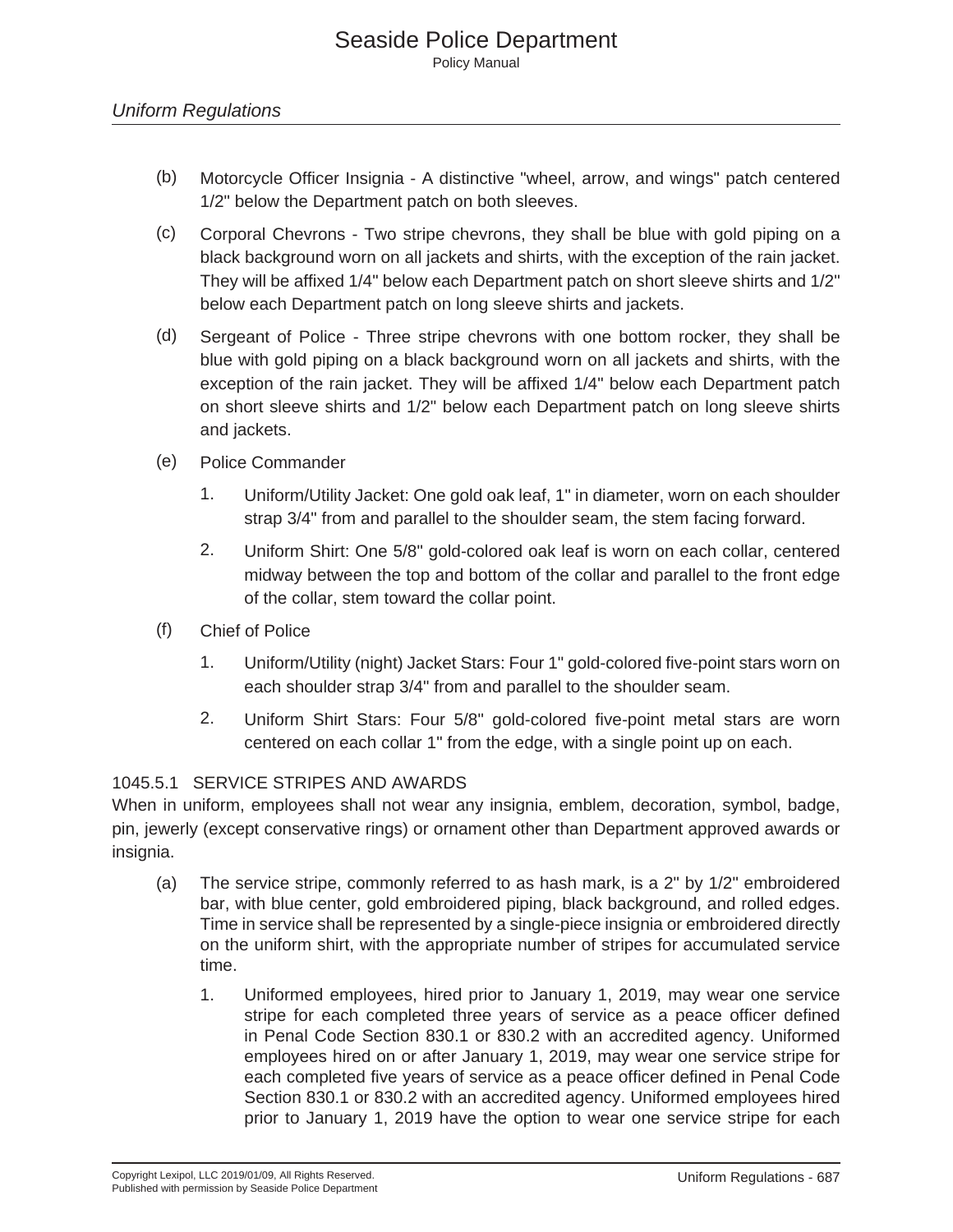completed five years of service. At the time of shirt purchases, employees may add an additional service stripe if they are within 6 months of earning the stripe. For example, if the employee has 5 years and seven months of qualified service, two service stripes are authorized at the time of shirt purchase.

- 2. The stripe(s) Insignia will be sewn on the left sleeve of the long sleeve shirt on the press line, 1" above the cuff pocket.
- 3. Reserve Officers may wear service stripes as authorized for Police Officers, except that one stripe will be credited for each 2,000 hours of service.
- (b) Service Pins Employees are authorized to wear the City awarded pin for years of service on the uniform. The pin may be worn centered below the name along the stitched pocket seam of the right shirt placket flap.
- (c) Department and Police Association Awards and Medals Uniformed employees may wear ribbon bars representing medals issued or authorized by the Department. The ribbons will be worn centered below the stitched seam of the left pocket flap of the uniform shirt. Employees who have more than one ribbon shall wear them centered side by side on the left flap, with the higher medal worn to the right.
	- 1. Departmental awards shall be worn in the order specified below.
	- 2. Departmental medals shall be considered higher awards than Police Association awards. On certain formal occasions specified by the Chief of Police, uniformed employees may wear their actual medals centered on the left pocket flap.
		- (a) Medal of Valor: The medal is shield-shaped with two oak leaf clusters, 12kt. gold plate, 2" by 1-1/2", Model M-50. The State Seal is engraved on the front of the medal below the words "Seaside Police". The phrase "Medal of Valor'' is engraved on the top ribbon strip of the medal, and the employee's initials are engraved on the bottom ribbon strip of the medal. The medal is suspended from a red and white ribbon, and represented by a red and white ribbon bar approximately 1-1/4" by 1/4".
		- (b) Blue Shield Medal: Same specifications as the Medal of Valor, except that the medal shall be sterling silver plated. The phrase "Blue Shield" is engraved on the top ribbon strip of the medal, and the employee's initials are engraved on the bottom strip of the medal. The medal is suspended from a red, white and red ribbon, and represented by a red, white and red ribbon bar approximately 1-1/4" by 1/4".
		- (c) Medal of Merit: The medal is shield-shaped, sterling silver, 2" by 1-1/2", Model M-71. The State Seal is engraved on the center of the medal, with a ribbon strip containing the word "Seaside" above the seal, and a ribbon strip containing the word "Police" below the Seal. The employee's initials are engraved on the bottom ribbon strip of the medal. The medal is suspended from a red, white and blue ribbon, and represented by a red, white and blue ribbon bar approximately 1-1/4" by 1/4".
	- 3. Clusters: Bronze oak leaf clusters approximately 1/4" in diameter are worn on the appropriate ribbon or ribbon bar in lieu of additional medals and ribbon bars for the same award. A silver duster is worn in lieu of five bronze clusters.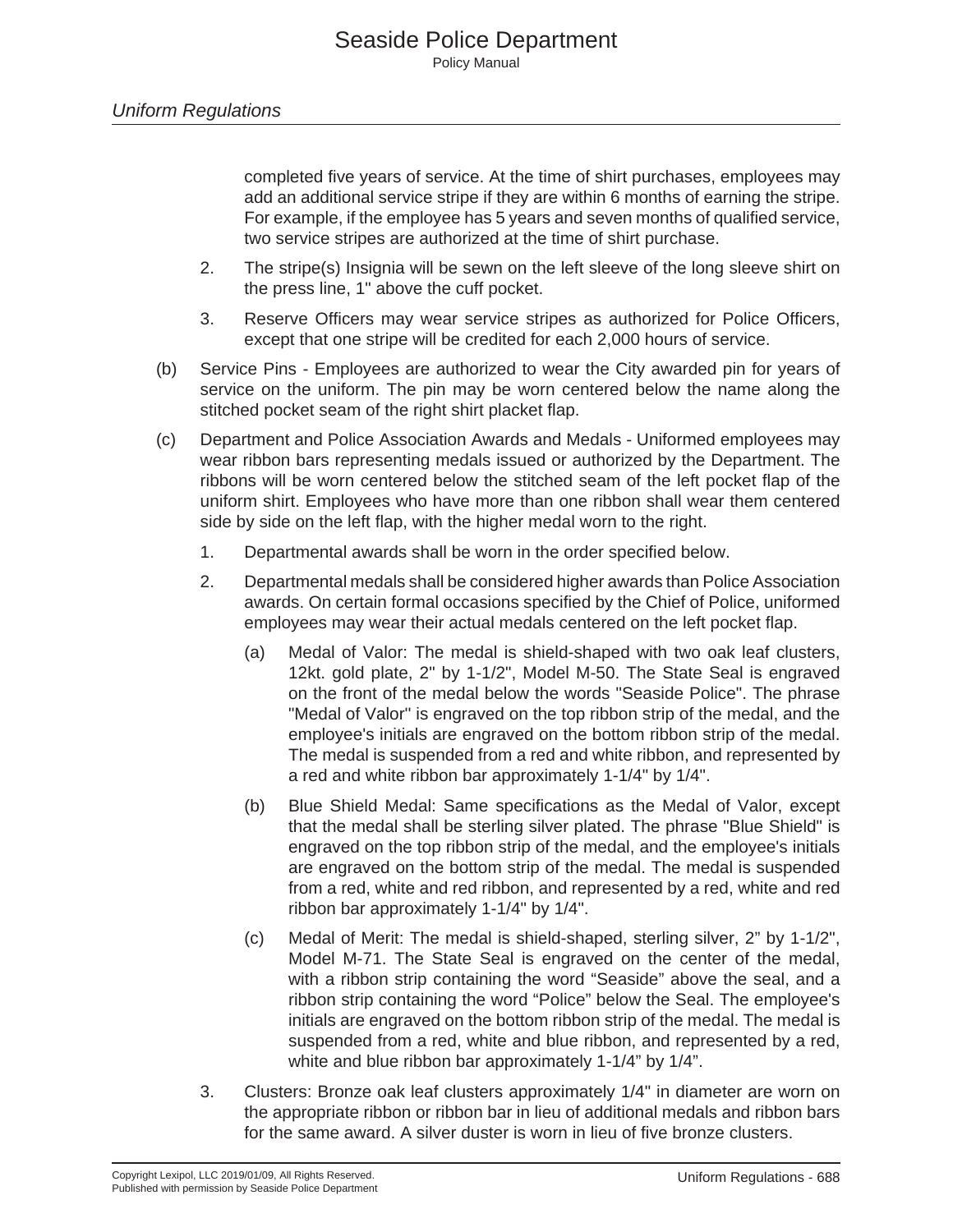## Seaside Police Department Policy Manual

### *Uniform Regulations*

## **1045.6 CIVILIAN ATTIRE**

Civilian clothing worn by employee's while on-duty shall reflect good taste, a professional appearance, and shall be suitable for the safe and inconspicuous performance of basic police tasks. Civilian clothing shall be clean and in good repair.

Employees shall not wear any decoration, jewelry or ornament except for conservative rings, necklaces, bracelets, and/or pins. Female employees may wear conservative hair clasps or inconspicuous earrings.

- (a) **MALE EMPLOYEES**: Male employees shall wear a dress shirt and tie with conservatively tailored suits, sport coats, and slacks. Shoes shall be of a conservative style and color. Shoes shall have soles and heels of conservative height. Command or Supervisory officers may permit employees to remove their ties or wear a "polo" type shirt or other conservative attire.
- (b) **FEMALE EMPLOYEES**: Female employees shall wear suits, dresses, skirts, or pants in designs and colors suitable for business wear and of prevailing style, fit, and length. All accessories shall be of conservative style and color.
	- 1. Hair shall be simply and neatly groomed.
	- 2. Proper foundation garments shall be worn at all times.
	- 3. Use of cosmetics shall be moderate.
	- 4. Shoes shall have a maximum heel height of 3", and shall have a back strap or full back. Spike heels are not permitted.
- (c) Command or Supervisory Officers may authorize or require the type of clothing for an assignment in which approved civilian apparel would be unsuitable for police purposes.
- (d) The badge, identification card, pistol, extra ammunition, handcuffs, and handcuff key shall be carried or worn by on-duty sworn personnel assigned to plainclothes details. These items shall be carried in a concealed fashion when in a public place, unless official activities dictate otherwise.
- (e) **PROHIBITED ITEMS**: The following Items shall not be worn on duty:
	- 1. T-shirt alone.
	- 2. Open toed sandals or thongs.
	- 3. Swimsuit, tube tops, or halter-tops.
	- 4. Spandex type pants or see-through clothing.
	- 5. Distasteful printed slogans, buttons or pins.
	- 6. Any item of civilian attire that would adversely affect the reputation of the Seaside Police Department.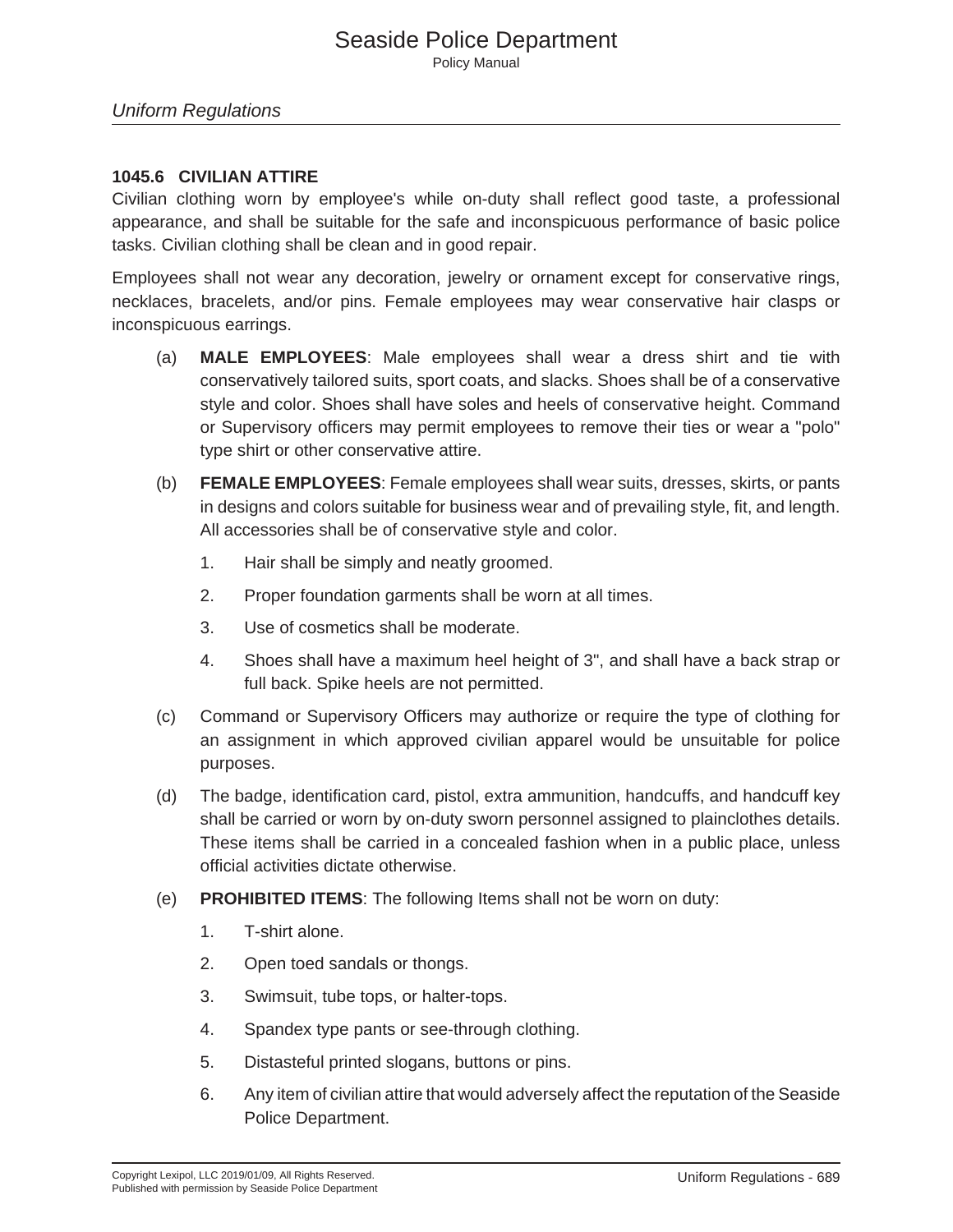## Seaside Police Department Policy Manual

## *Uniform Regulations*

Variations from this order are allowed at the discretion of the Chief of Police or his/her designee when the employee's assignment or current task is not conducive to the wearing of such clothing.

#### **1045.7 POLITICAL ACTIVITIES, ENDORSEMENTS, AND ADVERTISEMENTS**

Unless specifically authorized by the Chief of Police, Seaside Police Department employees may not wear any part of the uniform, be photographed wearing any part of the uniform, utilize a department badge, patch or other official insignia, or cause to be posted, published, or displayed, the image of another employee, or identify himself/herself as an employee of the Seaside Police Department to do any of the following (Government Code §§ 3206 and 3302):

- (a) Endorse, support, oppose, or contradict any political campaign or initiative.
- (b) Endorse, support, oppose, or contradict any social issue, cause, or religion.
- (c) Endorse, support, or oppose, any product, service, company or other commercial entity.
- (d) Appear in any commercial, social, or non-profit publication, or any motion picture, film, video, public broadcast, or any website.

#### **1045.8 OPTIONAL EQUIPMENT - MAINTENANCE, AND REPLACEMENT**

- (a) Any of the items listed in the Uniform and Equipment Specifications as optional or personal purchase shall be purchased totally at the expense of the employee. No part of the purchase cost shall be offset by the Department for the cost of providing the Department issued item.
- (b) Maintenance of optional or personal purchase items shall be the financial responsibility of the purchasing employee. For example, repairs due to normal wear and tear.
- (c) Replacement of items listed in this order as optional or personal purchase shall be done as follows:
	- 1. When the item is no longer functional because of normal wear and tear, the employee bears the full cost of replacement.
	- 2. When the item is no longer functional because of damage in the course of the employee's duties, it shall be replaced following the procedures for the replacement of damaged personal property. (Policy Manual § 700)

## **1045.9 UNAUTHORIZED UNIFORMS, EQUIPMENT AND ACCESSORIES**

Seaside Police Department employees may not wear any uniform item, accessory or attachment unless specifically authorized in the Uniform and Equipment Specifications or by the Chief of Police or designee.